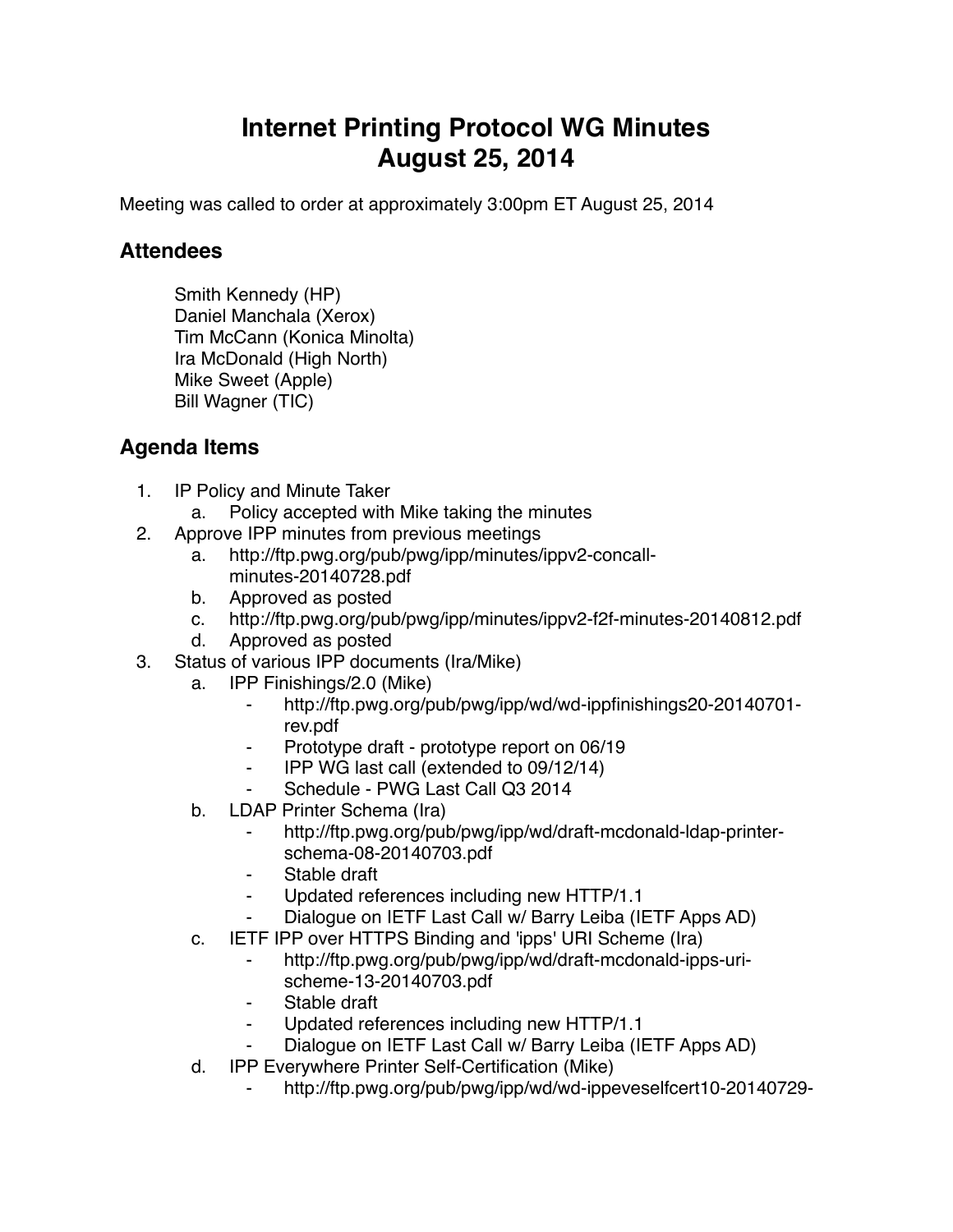rev.pdf

- ⁃ Prototype draft waiting for prototype reports
- ⁃ Reviewed at PWG F2F in August
- ⁃ Beta tools, spec update, and web site Q3/Q4 2014
- Schedule PWG Last Call Q4 2014
- e. IPP Shared Infrastructure Extensions (Mike)
	- http://ftp.pwg.org/pub/pwg/ipp/wd/wd-ippsix10-20140226-rev.pdf
	- ⁃ Prototype draft waiting for prototype reports
	- ⁃ Reviewed at PWG F2F in August
	- Schedule PWG Last Call Q4 2014
- f. IPP Scan from PWG Last Call (Pete Zehler)
	- ⁃ http://ftp.pwg.org/pub/pwg/ipp/wd/wd-ippscan10-20140806.pdf
	- ⁃ http://ftp.pwg.org/pub/pwg/ipp/wd/IPPScanComments.pdf
	- ⁃ Stable draft review technical comments first (Pete will miss call)
	- ⁃ PWG Last Call (ended 07/21/14)
	- Schedule PWG Formal Vote Q3 2014
- g. IPP Implementor's Guide v2.0 (Smith)
	- ⁃ http://ftp.pwg.org/pub/pwg/ipp/wd/wd-ippig20-20140814-rev.pdf
	- ⁃ Prototype draft waiting for prototype reports
	- ⁃ Reviewed at PWG F2F in August
	- Schedule PWG Last Call Q3/Q4 2014
- 4. Status of IANA IPP Registrations (Mike/Ira)
	- a. http://ftp.pwg.org/pub/pwg/ipp/IANA-IPP-registrations/ippregistrations-20140822.xml
	- b. Sent to IANA (08/24/14)
	- c. Included new "output-bin" values (see change log)
- 5. Review of IPP WG Charter (Ira)
	- a. http://ftp.pwg.org/pub/pwg/ipp/wd/wd-ipp-charter-20140824-rev.pdf
	- b. Updated per PWG F2F in August (see change log)
	- c. Line 46 (or elsewhere): "for the purpose of advancing IPP/2.0 to Full Standard"
	- d. Line 65: "IPP Everywhere PRINTER Self-Certification Manual"
	- e. Line 66: "Everywhere PRINTER self-certification ..."
	- f. Line 74: Add (IPPINFRA) to title of item h
	- g. Line 78: Insert "errata" for FaxOut update
	- h. Milestones: update IPP FaxOut milestones as an errata update
	- i. Global: Change "to correct known errata" to "to address known errata"
	- j. Discussion: TLS in IPP/2.0 and IPPS URI scheme
		- Just reference TLS/1.2, call out current published version (1.2 at time of publication), etc.
		- Drop all cipher suite text
		- ⁃ Don't focus on specific TLS versions
	- k. IPP 3.0, 3.1, and 3.2  $\rightarrow$  IPP Everywhere 2.0 as an update to IPP Everywhere 1.0 to include multifunction (print, scan, faxout, system control), does not define new protocol versions, features, etc. (profile of existing published IPP specs), update milestones
	- l. Line 152: IETF and PWG SNMP MIBs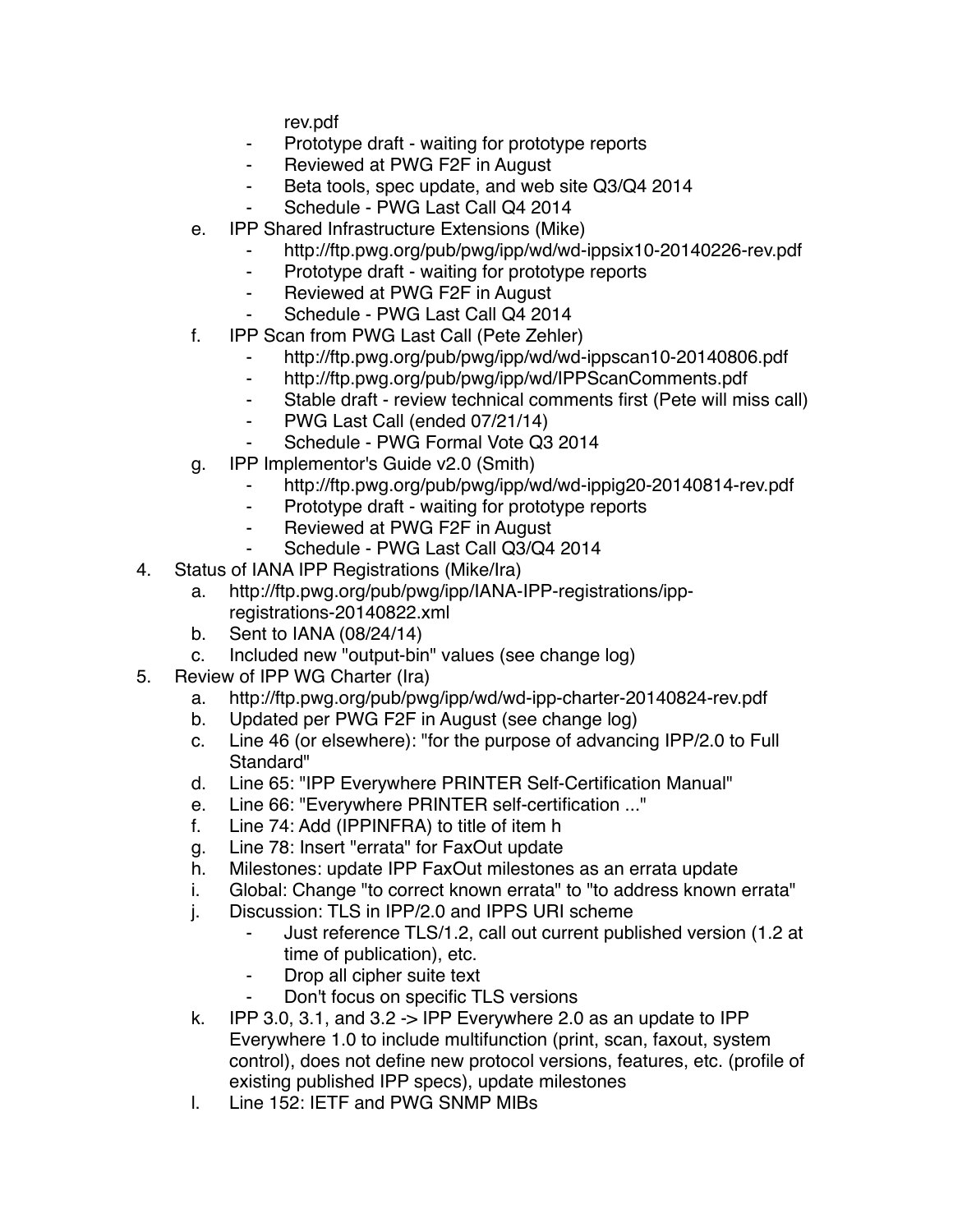- m. Line 158: Drop "via Formal Vote"
- n. Update document titles:
	- ⁃ IPP Implementor's Guide 2.0 (IG)
	- ⁃ IPP Shared Infrastructure Extensions (INFRA)
	- ⁃ IPP Finishings 2.0 (FIN)
	- ⁃ IPP Everywhere Printer Self-Certification Manual 1.0 (SELFCERT)
	- ⁃ IPP Everywhere 2.0 (EVE)
- o. Ira to post an updated draft
- 1. Review of IPP Deprecation Process (Mike)
	- a. http://www.pwg.org/archives/ipp/2014/018163.html
	- b. For implementation in IANA IPP registry (see Mike's email)
	- c. SHOULD-NOT -> (deprecated)
	- d. MUST-NOT -> (obsolete)
	- e. And clarify the different between deprecated and obsolete
	- f. Q: Do we want to say something about run-time detection?
		- A: Sure, and add a small section to the IPP IG too
		- ⁃ Deprecated = warning (successful-ok-ignored-or-substitutedattributes)
			- Obsolete = error (client-error-attributes-or-values-not-supported)
	- g. Deprecation/obsoletion by Workgroup Discussion
		- Drop  $#3$ ?
		- ⁃ After WG consensus, add PWG Call for Objections or Formal Approval at the discretion of the PWG Steering Committee
	- h. Mike to post redlined update of policy
- 2. Review of IPP System Control Service (Mike/Ira)
	- a. http://ftp.pwg.org/pub/pwg/ipp/wd/wd-ippsystem10-20140824-rev.pdf
	- b. Interim draft w/ complete operations and attributes lists (see change log)
	- c. Did not get to this.

## **Next Steps / Open Actions**

- Next IPP conference call September 15, 2014 at 3pm ET
- Review updated IPP Scan stable draft and IPP Finishings 2.0 last call comments at next call
- Action: Joe to provide definition of IPP Binding for IPPINFRA (DONE, by Mike and Ira)
- Action: Mike to file errata for RFC 2910 and 2911 for the TLS reference and IPP URI scheme issues (PENDING)
- Action: Ira to update charter to include advancing IPP/2.x (PWG 5100.12) to full standard, updating FaxOut, and other editorial changes as needed (DONE)
- Action: Mike to post PWG Last Call of IPP Finishings 2.0 ending August 22 (DONE)
- Action: Mike to post discussion and register 'collator' and 'job-separator' values for "output-bin" in the IANA IPP registry (DONE)
- Action: Ira to add comments to Printer MIB TC in 5107.3 for fax-modem-protocolerror and xxx-recoverable-storage-error - suffix dropped from IPP keyword with